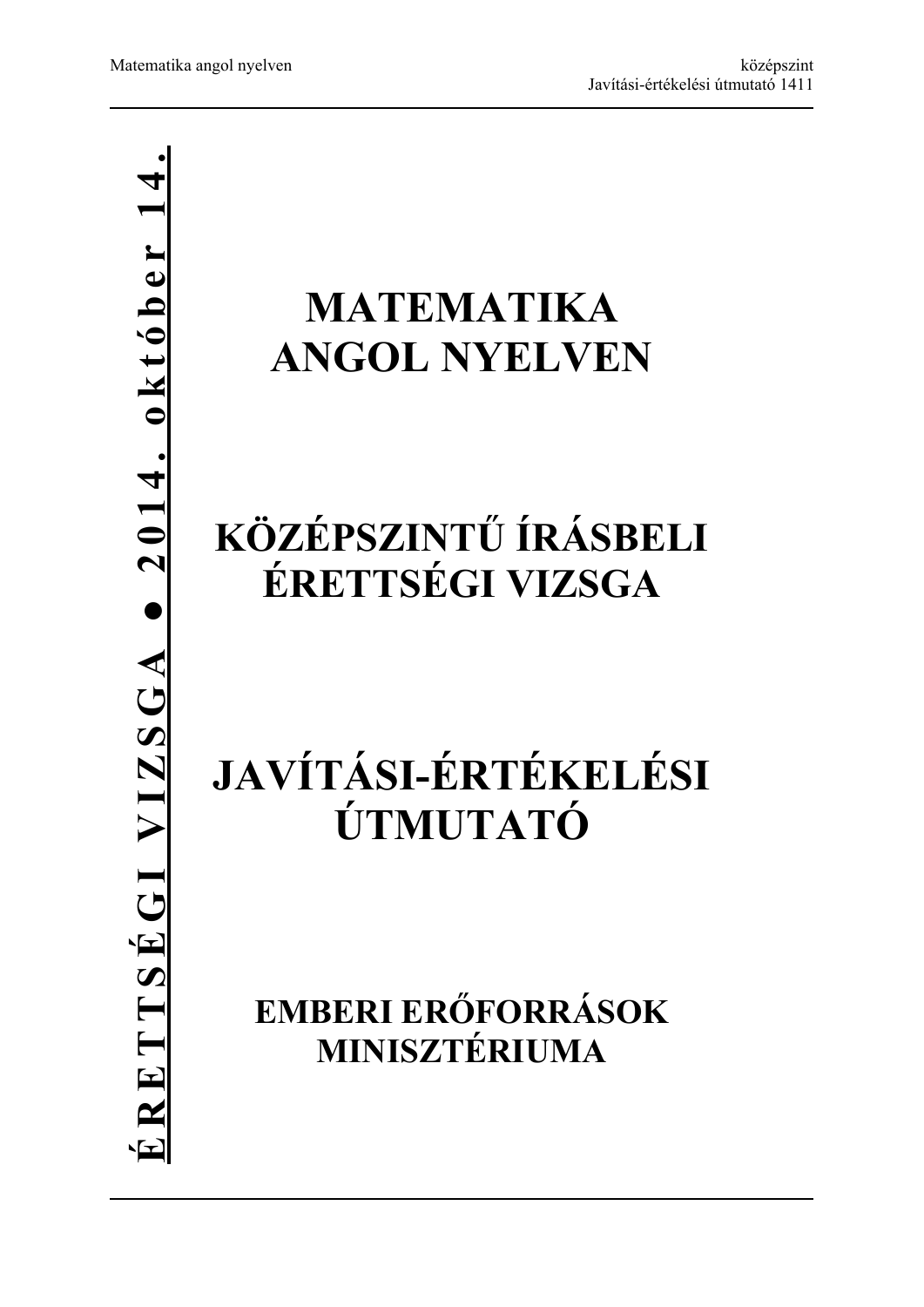# **Instructions to examiners**

#### **Formal requirements:**

- 1. Mark the paper in **ink, different in colour** from that used by the candidate. Indicate errors, incomplete solutions, etc. in the conventional way.
- 2. The first of the rectangles below each problem shows the maximum attainable score on that problem. The **points** given by the examiner are to be entered **in the rectangle** next to this.
- 3. **If the solution is perfect,** it is enough to enter the maximum score in the appropriate rectangle.
- 4. If the solution is incomplete or incorrect, please indicate individual **partial scores** in the body of the paper, too.
- 5. Do not assess anything **written in pencil** except diagrams.

#### **Assessment of content:**

- 1. The answer key may contain more than one marking scheme for some of the problems. If the **solution given by the candidate is different from these**, allocate the points by identifying parts of the solution equivalent to those given in the answer key.
- 2. Subtotals in the answer key can be **further divided**, but the scores awarded must always be whole numbers.
- 3. If there is a **calculation error** or inaccuracy in the solution, take points off only for that part where the error occurs. If the reasoning remains correct and the error is carried forward, the points for the rest of the solution should be awarded.
- 4. **In the case of a conceptual error,** no points should be awarded at all for that section of the solution, not even for steps that are formally correct. (These logical sections of the solution are separated by double lines in the answer key.) However, if the incorrect result obtained through the conceptual error is carried forward to the next section or the next part of the problem and it is used correctly, the maximum score is due for all parts thereafter, provided that the error has not changed the nature of the task to be completed.
- 5. Where the answer key indicates a **unit** or a **remark** in brackets, the solution should be considered complete without that unit or remark as well.
- 6. If there are more than one different approaches to a problem, **assess only the one indicated by the candidate**.
- 7. **Do not give extra points** (i.e. more than the maximum score due for the problem or part of problem).
- 8. **Do not take points off** for steps or calculations that contain errors but are not actually used by the candidate in the solution of the problem.
- 9. **Assess only two of the three problems in part B of Paper II.** The candidate was requested to indicate in the appropriate square the number of the problem not to be assessed and counted in their total score. Should there be a solution to that problem, it does not need to be marked. However, if it is still not clear which problem the candidate does not want to be assessed, assume automatically that it is the last one in the question paper, and do not assess that problem.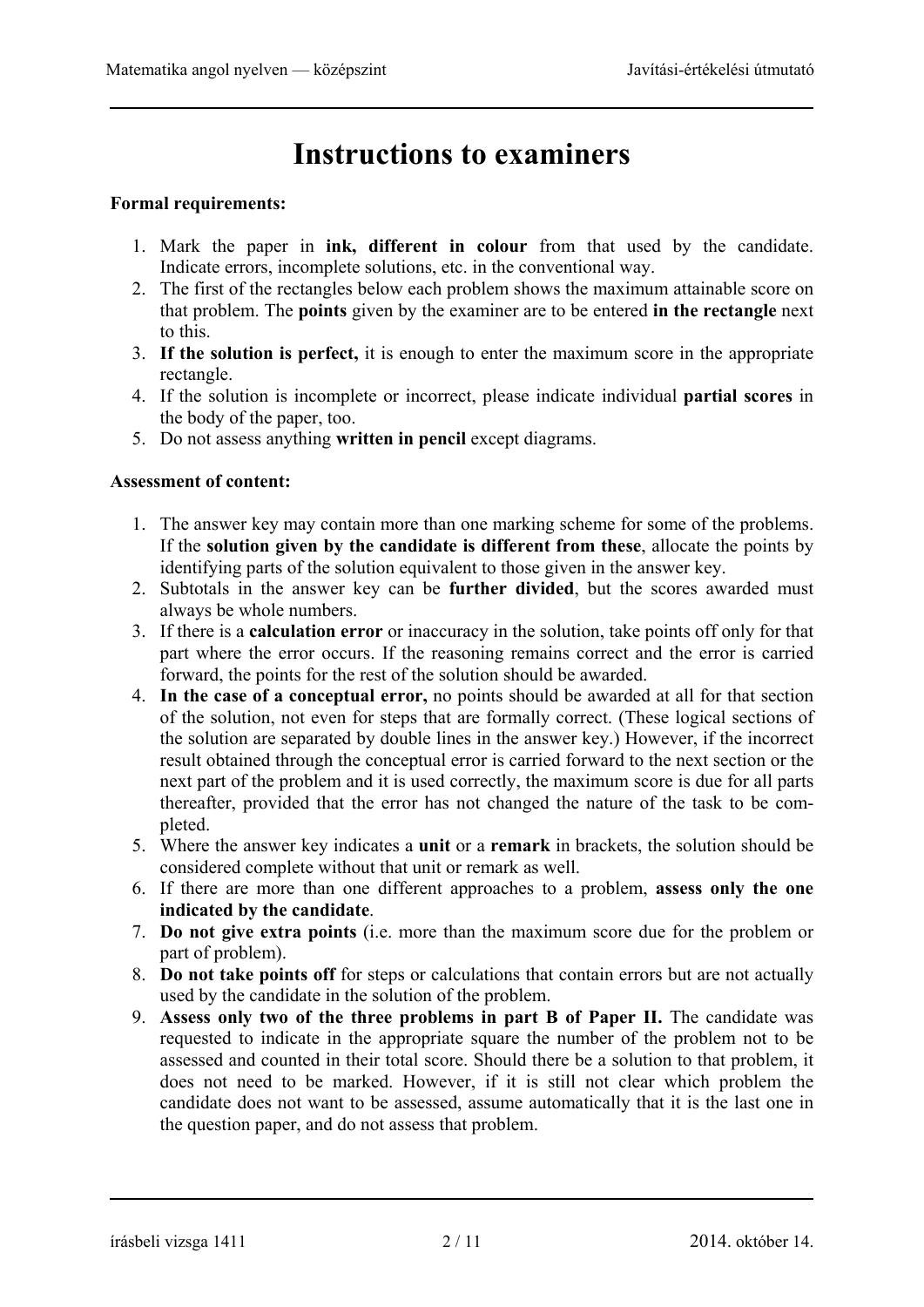٦

### **I.**

| $8x + y =$ | 1 point  |  |
|------------|----------|--|
| $=$ $\sim$ | l point  |  |
| Total:     | 2 points |  |

| $(x-3)^2 = x^2 - 6x + 9$   | 1 point  |  |
|----------------------------|----------|--|
| $(x-4)(x+4) = x^2 - 16$    | 1 point  |  |
| The simplified form: $x-7$ | 1 point  |  |
| Total:                     | 3 points |  |

| J.                          |        |          |                                      |
|-----------------------------|--------|----------|--------------------------------------|
| The correct answer is $C$ . |        |          | 2 points   <i>Not to be divided.</i> |
|                             | Total: | 2 points |                                      |

| 4.                |          |  |
|-------------------|----------|--|
| $x_1 = 0$         | 1 point  |  |
| $x_{2}$<br>$=4$   | 1 point  |  |
| $x_{3}$<br>$= -4$ | 1 point  |  |
| Total:            | 3 points |  |

| J.         |          |  |
|------------|----------|--|
| a) $x < 3$ | point    |  |
| b) $x = 2$ | 2 point  |  |
| Total:     | 3 points |  |

| The probability: $\frac{20}{100} = 0.2$ . |          | 2 points $\vert$ 20% is also acceptable. |
|-------------------------------------------|----------|------------------------------------------|
| Total:                                    | 2 points |                                          |

| $x=\frac{3}{2}\pi$ | 2 points          |  |
|--------------------|-------------------|--|
|                    | Total:   2 points |  |

*Note: Award 1 point only, if the answer either contains all correct real solutions, or is given as*  $x = 270^{\circ}$ .

írásbeli vizsga 1411 3 / 11 2014. október 14.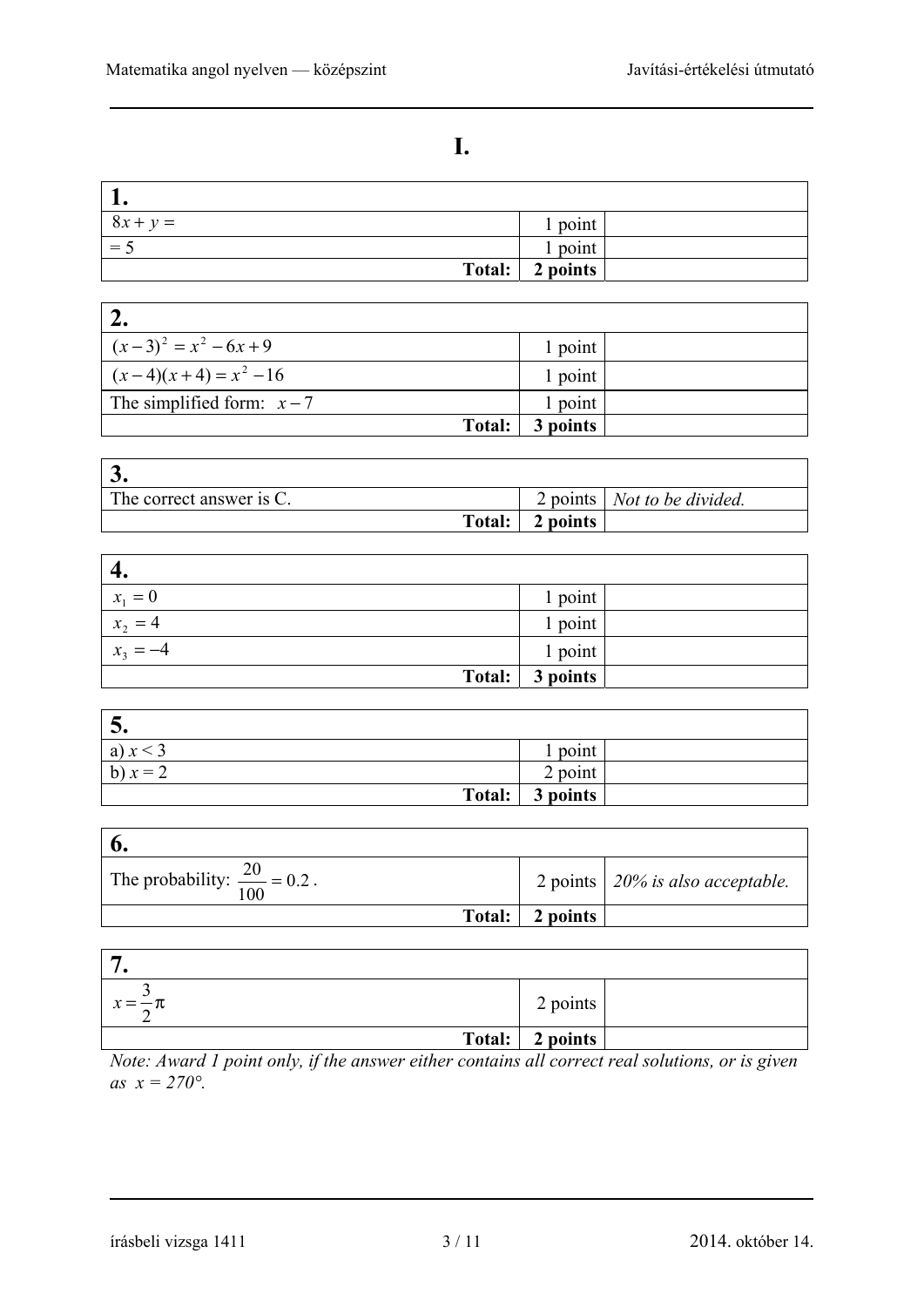| The range of the function: $[0; 2]$ . |          | The correct answer is<br>$2$ points $\vert$ acceptable in any other<br>form, too. |
|---------------------------------------|----------|-----------------------------------------------------------------------------------|
| Total:                                | 2 points |                                                                                   |

*Note: Award 1 point only if the boundaries are correct, but the interval is not a closed one.* 

| The radius of the circle: $r = 2$ , | point    |  |
|-------------------------------------|----------|--|
| the equation: $(x+2)^2 + (y-3)^2 =$ | 1 point  |  |
|                                     | point    |  |
| Total:                              | 3 points |  |

| 10.                     |        |          |                                                                                 |
|-------------------------|--------|----------|---------------------------------------------------------------------------------|
| The interval: $]-1; 2[$ |        |          | The correct answer is<br>2 points $\vert$ acceptable in any other<br>form, too. |
|                         | Total: | 2 points |                                                                                 |
|                         |        |          |                                                                                 |

*Note: Award 1 point only if the boundaries are correct, but the interval is not an open one.* 

| 11. Solution 1                                           |          |  |
|----------------------------------------------------------|----------|--|
| From the second equation: $y = 7 - x$ .                  | point    |  |
| Substituting into the first equation: $5x + 7 - x = 3$ . | 1 point  |  |
| $x = -1$                                                 | point    |  |
| $y=8$                                                    | point    |  |
| Total:                                                   | 4 points |  |

| $\vert$ 11. Solution 2                                             |             |                                                                                        |
|--------------------------------------------------------------------|-------------|----------------------------------------------------------------------------------------|
| (Use elimination:) subtract the second equation from<br>the first: | 1 point     | This point is also due if<br>the correct reasoning is<br>reflected by the<br>solution. |
| $4x = -4$                                                          | 1 point     |                                                                                        |
| $x=-1$                                                             | 1 point     |                                                                                        |
| $y=8$                                                              | point       |                                                                                        |
| <b>Total:</b>                                                      | points<br>4 |                                                                                        |

| 17                              |          |                                                                                                                                     |
|---------------------------------|----------|-------------------------------------------------------------------------------------------------------------------------------------|
| A: false<br>B: true<br>C: false |          | Award 1 point for two<br>2 points $\begin{vmatrix} correct \ answers, \\ 0 \ points \ for \ one \ correct \end{vmatrix}$<br>answer. |
| Total:                          | 2 points |                                                                                                                                     |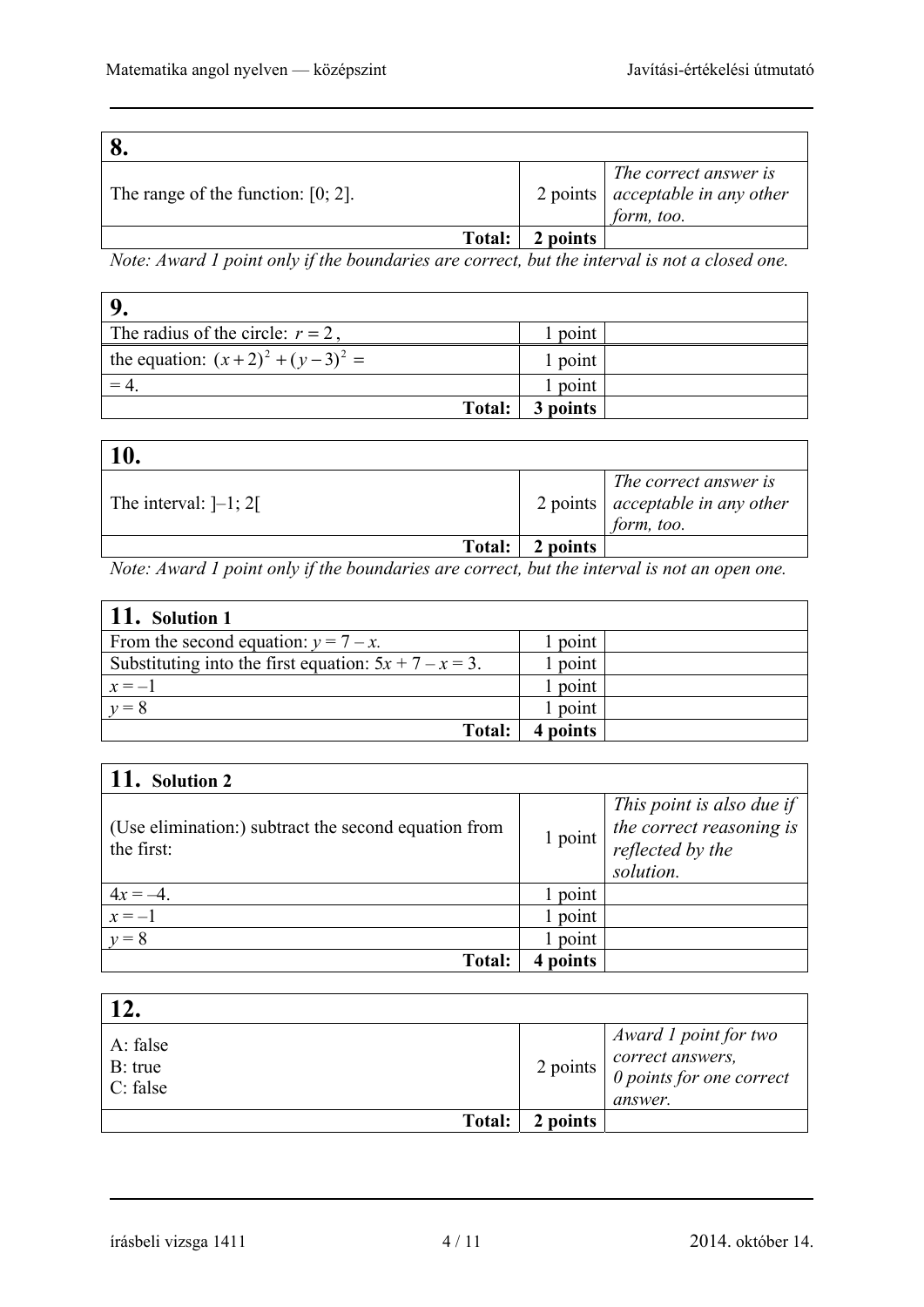## **II. A**

| $\vert$ 13. a)                                   |          |  |
|--------------------------------------------------|----------|--|
| The percentage of participants marking series A: |          |  |
| $\frac{90}{600} \cdot 100 =$                     | 1 point  |  |
|                                                  |          |  |
| $= 15\%$ .                                       | 1 point  |  |
| <b>Total:</b>                                    | 2 points |  |

| 13. b) Solution 1                                             |          |                          |
|---------------------------------------------------------------|----------|--------------------------|
| To obtain the number of participants watching any             |          | These 3 points may also  |
| one particular series only, subtract the number of            | 1 point  | be awarded for a Venn-   |
| those marking all three series (55) from the number           |          | diagram that reflects an |
| of marks for that particular series.                          |          | understanding of the     |
| Of all participants 35 watched series A only, 235             |          | question and shows the   |
| watched series $\bf{B}$ only, and 175 watched series $\bf{C}$ | 2 points | four numbers in their    |
| only.                                                         |          | appropriate slots.       |
| The number of participants watching any of the                | 1 point  |                          |
| series at all is $35 + 235 + 175 + 55 = 500$ ,                |          |                          |
| and so the number of those watching neither of the            |          |                          |
| series is $600 - 500 = 100$ people.                           | 1 point  |                          |
| <b>Total:</b>                                                 | 5 points |                          |

| $(13. b)$ Solution 2                                                                                                                                                                         |          |                                                                                             |
|----------------------------------------------------------------------------------------------------------------------------------------------------------------------------------------------|----------|---------------------------------------------------------------------------------------------|
| On adding the number of marks on each series, the<br>number of participants marking all three of them (55)                                                                                   | 1 point  |                                                                                             |
| has been counted three times.                                                                                                                                                                |          |                                                                                             |
| Subtract the double of the number of participants<br>marking all three series from the total number of<br>marks, thereby obtaining the number of participants<br>watching any of the series. | 2 points | These 2 points are also<br>due if the correct<br>reasoning is reflected<br>by the solution. |
| The number of participants watching any of the<br>series at all is $90 + 290 + 230 - 2 \cdot 55 = 500$ ,                                                                                     | 1 point  |                                                                                             |
| and so the number of those watching neither of the<br>series is $600 - 500 = 100$ people.                                                                                                    | 1 point  |                                                                                             |
| <b>Total:</b>                                                                                                                                                                                | 5 points |                                                                                             |

| 13. c)                                                                                          |          |                                                                                             |  |
|-------------------------------------------------------------------------------------------------|----------|---------------------------------------------------------------------------------------------|--|
| The respective central angles:<br>$(A: 55^{\circ}) B: 135^{\circ}, C: 170^{\circ}.$             | 2 points | These 2 points are also<br>due if the correct<br>reasoning is reflected<br>by the solution. |  |
| A $1^\circ$ sector of the pie chart is equivalent to<br>$\frac{576}{360}$ = 1.6 "participants". | 1 point  | $\frac{360}{576}$ = 0.625 degrees is<br>the equivalent of one<br>participant.               |  |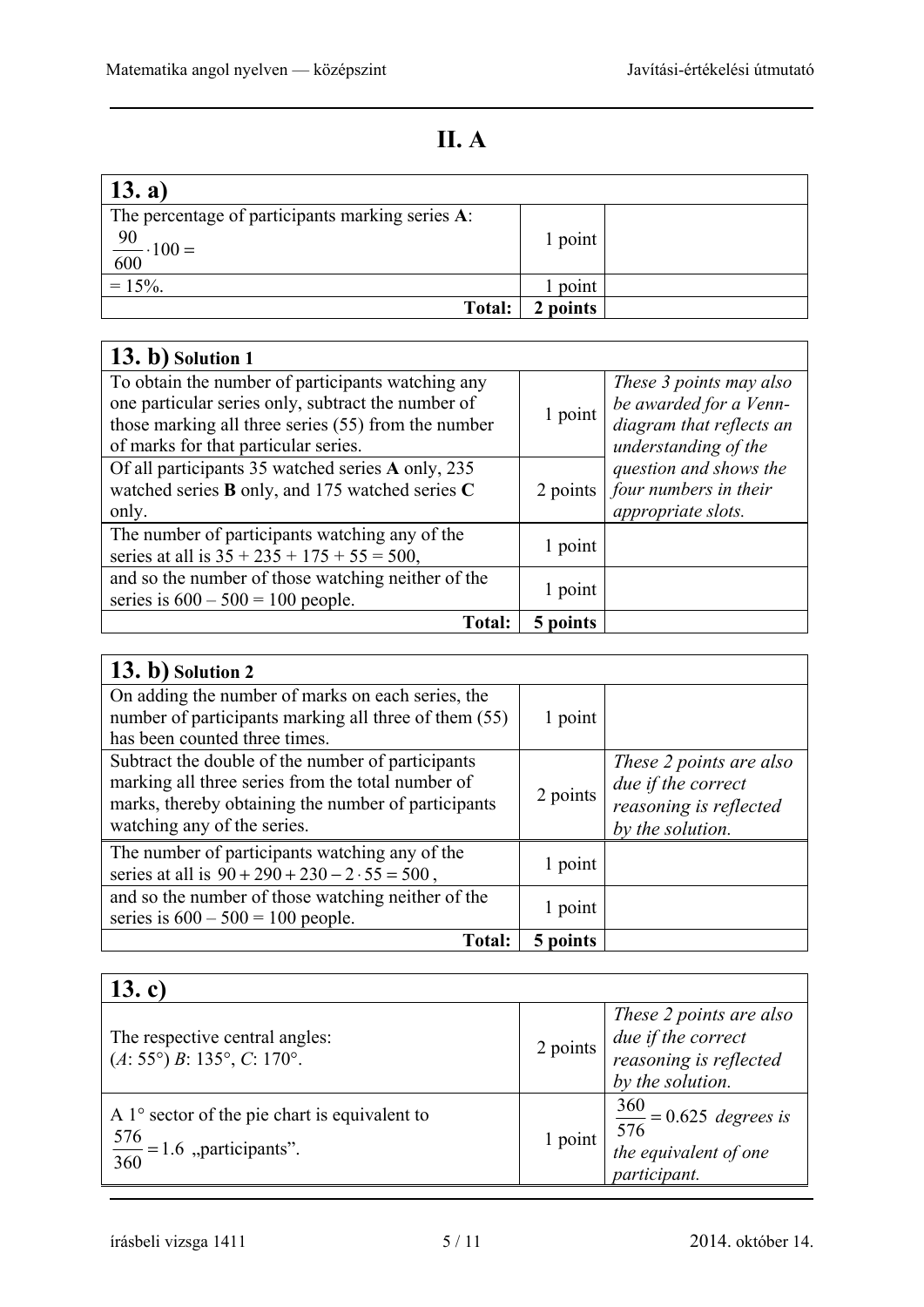| The respective numbers of the marks:<br>Series A: $55 \cdot 1.6 = 88$ ,<br>Series <b>B</b> : $135 \cdot 1.6 = 216$ ,<br>Series C: $170 \cdot 1.6 = 272$ . |               |          | Award 1 point in case of<br>one wrong answer,<br>2 points $\vert$ 0 points if there are<br>more than one wrong<br><i>answers.</i> |
|-----------------------------------------------------------------------------------------------------------------------------------------------------------|---------------|----------|-----------------------------------------------------------------------------------------------------------------------------------|
|                                                                                                                                                           | <b>Total:</b> | 5 points |                                                                                                                                   |

## **14. a)**

| To obtain the duration of a particular stretch of the<br>journey, divide its length by the average speed on that<br>stretch.           | 1 point  | This point is also due<br>if the correct<br>reasoning is reflected<br>by the solution.                           |
|----------------------------------------------------------------------------------------------------------------------------------------|----------|------------------------------------------------------------------------------------------------------------------|
| The duration on the different stretches:<br>residential areas: 1.125 (hours),<br>highways: $0.5$ (hours),<br>motorways: 0.875 (hours). | 2 points | Award 1 point in case<br>of one wrong answer,<br>$\theta$ points if there are<br>more than one wrong<br>answers. |
| The journey took a total $1.125 + 0.5 + 0.875 = 2.5$ hours.                                                                            | point    |                                                                                                                  |
| <b>Total:</b>                                                                                                                          | points   |                                                                                                                  |

*Note: Accept any partial and final result as long as the reasoning is correct and they are properly rounded.* 

| 14. b) Solution 1                                                                |          |                                                                               |
|----------------------------------------------------------------------------------|----------|-------------------------------------------------------------------------------|
| Gas consumption on the different stretches:                                      |          |                                                                               |
| residential areas: $\frac{45}{100} \cdot 8.3 = 3.735$ (litres),                  | 2 points | Award 1 point in case of<br>one wrong answer,<br>$\theta$ points if there are |
| highways: $\frac{35}{100} \cdot 5.1 = 1.785$ (litres),                           |          | more than one wrong                                                           |
| motorways: $\frac{105}{100} \cdot 5.9 = 6.195$ (litres).                         |          | answer.                                                                       |
| The total gas consumption on 185 km is 11.715 litres.                            | 1 point  |                                                                               |
| The average gas consumption on 100 km:<br>$\frac{11.715}{185}$ . 100 (litres).   | 1 point  |                                                                               |
| The average gas consumption of the car on 100 km is<br>approximately 6.3 litres. | 1 point  |                                                                               |
| <b>Total:</b>                                                                    | 5 points |                                                                               |

| $(14. b)$ Solution 2                                |          |  |
|-----------------------------------------------------|----------|--|
| (The average gas consumption is the average of the  |          |  |
| respective consumptions weighed by the distance     |          |  |
| travelled on each stretch, i.e.)                    | 3 points |  |
| $45.8.3 + 35.5.1 + 105.5.9$                         |          |  |
| 185                                                 |          |  |
| $\approx$ 6.332 (litres).                           | 1 point  |  |
| The average gas consumption of the car on 100 km is | 1 point  |  |
| approximately 6.3 litres.                           |          |  |
| Total:                                              | 5 points |  |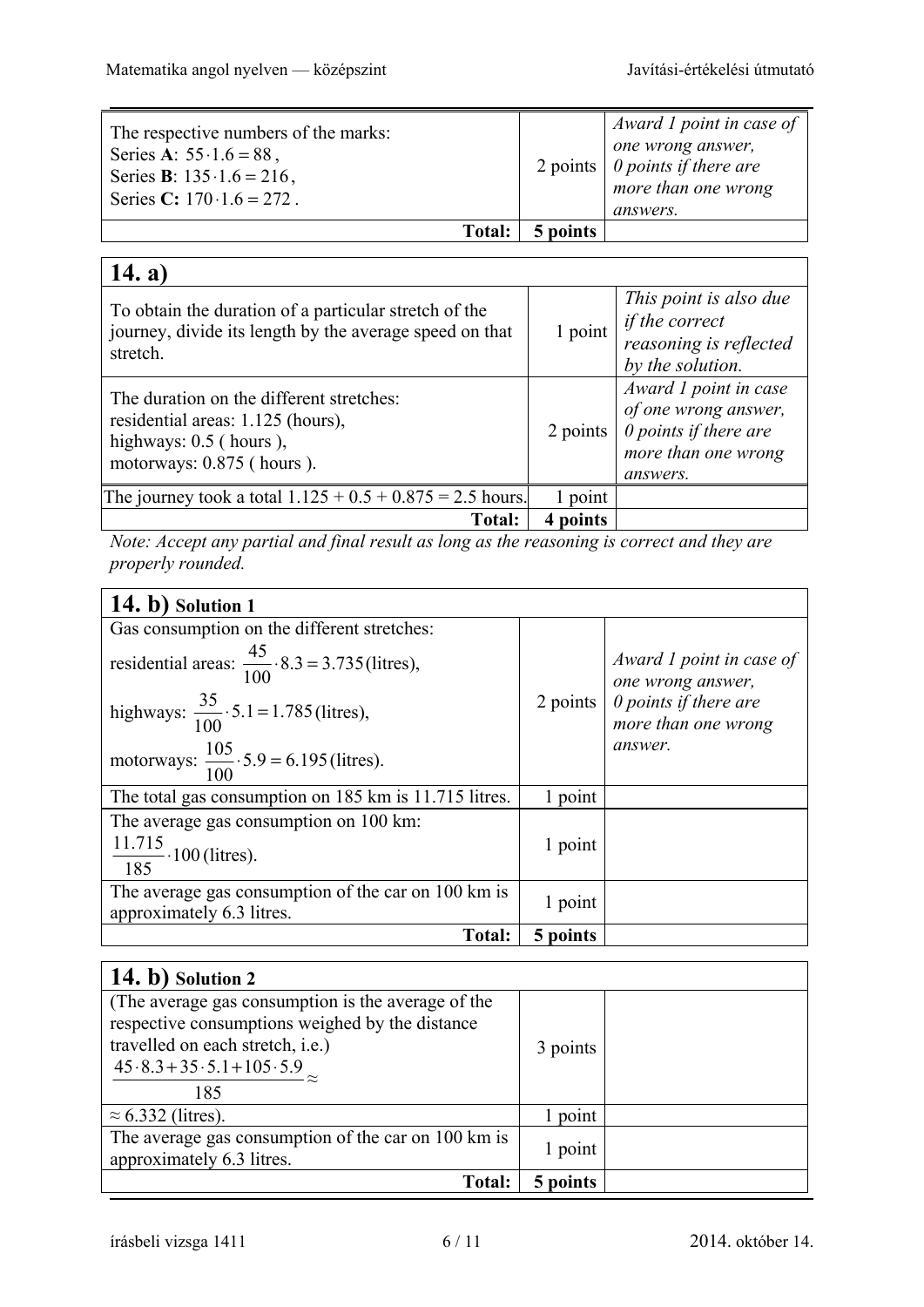| 14. c)                                                                |          |                                                                                        |
|-----------------------------------------------------------------------|----------|----------------------------------------------------------------------------------------|
| The two cans are similar solids with a similarity ratio<br>of $1:2$ . | 1 point  | This point is also due if<br>the correct reasoning is<br>reflected by the<br>solution. |
| The ratio of their volumes is $1:8$ .                                 | 2 points |                                                                                        |
| The volume of the smaller can is $\frac{20}{0}$ = 2.5 litres.         | 1 point  |                                                                                        |
| <b>Total:</b>                                                         | points   |                                                                                        |

| 15. a)                                                |          |  |
|-------------------------------------------------------|----------|--|
| $V = 30 \cdot 40 \cdot 50 = 60000$ (cm <sup>3</sup> ) | 1 point  |  |
| $V = 60$ dm <sup>3</sup>                              | l point  |  |
| The volume of the fish tank is 60 litres.             | l point  |  |
| Total:                                                | 3 points |  |

| 15. b)                                                                                                                                                                         |          |                                                                                                                                                         |
|--------------------------------------------------------------------------------------------------------------------------------------------------------------------------------|----------|---------------------------------------------------------------------------------------------------------------------------------------------------------|
| The lengths of the face diagonals:                                                                                                                                             |          | Award 1 point in case of                                                                                                                                |
| $\sqrt{50^2 + 40^2} = \sqrt{4100}$ ( $\approx$ 64.03) (cm),                                                                                                                    |          | one wrong answer,                                                                                                                                       |
| $\sqrt{50^2 + 30^2} = \sqrt{3400}$ ( $\approx$ 58.31) (cm),                                                                                                                    | 2 points | $\theta$ points if there are<br>more than one wrong                                                                                                     |
| $\sqrt{30^2 + 40^2} = 50$ (cm).                                                                                                                                                |          | answers.                                                                                                                                                |
| The smallest angle is opposite the shortest side of the<br>triangle.                                                                                                           | 1 point  | This point is to be<br>awarded if the candidate<br>calculates all three<br>angles correctly.<br>$(\beta \approx 60^{\circ}, \gamma \approx 72^{\circ})$ |
| (Denote the angle opposite the shortest side by $\alpha$ and<br>apply the Law of Cosines:)<br>$2500 = 4100 + 3400 - 2 \cdot \sqrt{4100} \cdot \sqrt{3400} \cdot \cos \alpha$ . | 2 points |                                                                                                                                                         |
| Hence $\cos \alpha \approx 0.6696$ .                                                                                                                                           | 2 points |                                                                                                                                                         |
| The smallest angle of the triangle: $\alpha \approx 48^{\circ}$ .                                                                                                              | 1 point  |                                                                                                                                                         |
| Total:                                                                                                                                                                         | 8 points |                                                                                                                                                         |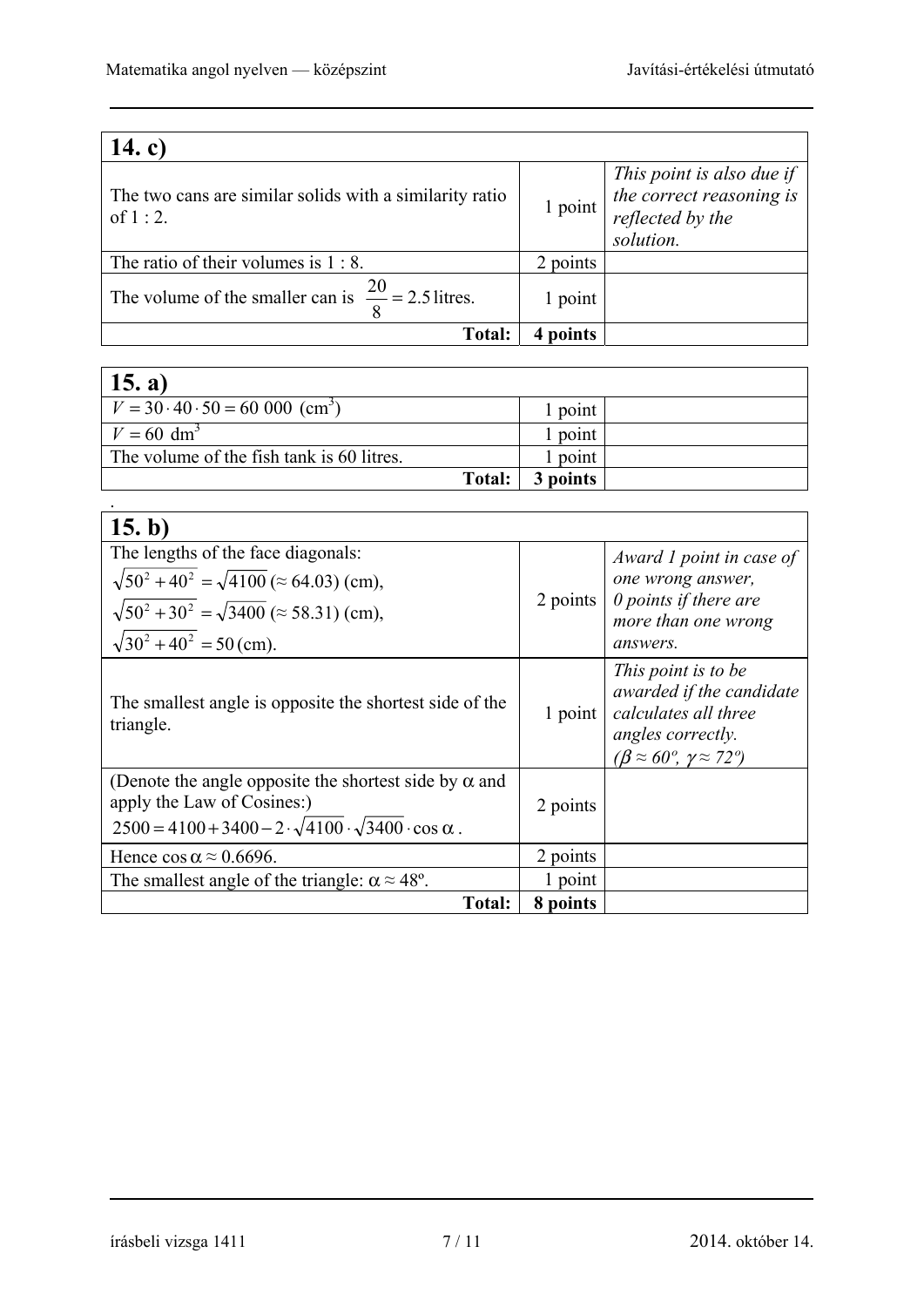٦

| 16. a)                                                                                                                                  |         |  |
|-----------------------------------------------------------------------------------------------------------------------------------------|---------|--|
| (Apply the formula about the sum of the first $n$ terms<br>of the arithmetic sequence:)<br>$2.56 + 24.(-4)$<br>$\frac{1}{2} \cdot 25 =$ | 1 point |  |
| $= 200.$                                                                                                                                | point   |  |
| <b>Total:</b>                                                                                                                           | points  |  |

#### $16h$

| 16. b)                                                                                                                                               |          |  |
|------------------------------------------------------------------------------------------------------------------------------------------------------|----------|--|
| (Apply the formula about the sum of the first $n$ terms<br>of the arithmetic sequence:)<br>$408 = \frac{2 \cdot 56 + (n-1) \cdot (-4)}{2} \cdot n$ . | 1 point  |  |
| Simplified: $816 = 112n - 4n^2 + 4n$ .                                                                                                               | 2 points |  |
| The quadratic equation: $4n^2 - 116n + 816 = 0$ .                                                                                                    | 1 point  |  |
| The roots, also the possible values of $n$ ,<br>are 12 and 17.                                                                                       | 2 points |  |
| When $n = 12$ , $a_{12} = 56 + 11 \cdot (-4) = 12$ .                                                                                                 | 1 point  |  |
| When $n = 17$ , $a_{17} = 56 + 16 \cdot (-4) = -8$ .                                                                                                 | 1 point  |  |
| <b>Total:</b>                                                                                                                                        | 8 points |  |

*Note: Award 2 points if the candidate correctly lists the respective terms of the sequence, thereby reflecting an understanding of the problem. Award 3 additional points for obtaining n = 12 by correct addition of the first 12 terms. Award an additional 1 point each for obtaining*  $a_{12}$ *, n = 17, and*  $a_{17}$  *correctly.* 

| 16. c)                                                                                                         |          |  |
|----------------------------------------------------------------------------------------------------------------|----------|--|
| (Apply the formula about the general term of the<br>geometric sequence:) $100000 = 10^{25} \cdot 0.01^{n-1}$ . | 1 point  |  |
|                                                                                                                |          |  |
| Hence $10^5 = 10^{25} \cdot (10^{-2})^{n-1}$ .                                                                 | 2 points |  |
| (Applying the properties of powers:) $10^{-20} = 10^{-2n+2}$ .                                                 | 2 points |  |
| (As the exponential function is strictly monotonic:)                                                           | 1 point  |  |
| $-20 = -2n + 2$ .                                                                                              |          |  |
| $n = 11$ (i.e. 100 000 is the 11 <sup>th</sup> term of the sequence).                                          | point    |  |
| <b>Total:</b>                                                                                                  | 7 points |  |

*Note: Award 2 points if the candidate solves the problem by correctly listing the respective terms of the sequence. Award an additional 5 points for obtaining the correct answer.* 

írásbeli vizsga 1411 8 / 11 2014. október 14.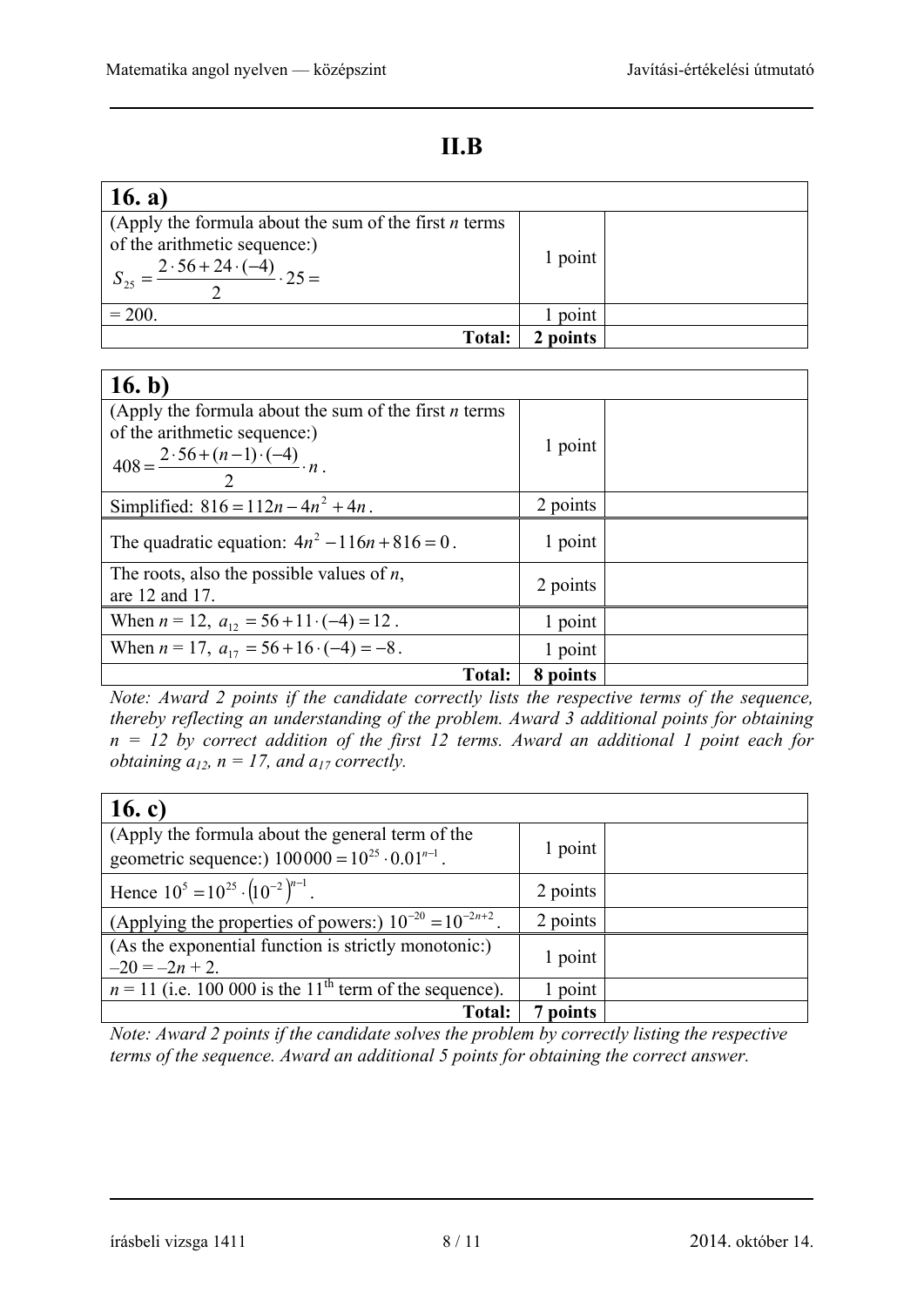| $\vert$ 17. a)                                                                                       |          |  |
|------------------------------------------------------------------------------------------------------|----------|--|
| 15<br>The number of possible ways to select the 5 balls is $\begin{bmatrix} 13 \\ 2 \end{bmatrix}$ = | 2 points |  |
| $= 3003.$                                                                                            | 1 point  |  |
| <b>Total:</b>                                                                                        | 3 points |  |

| $(17. b)$ Solution 1                             |          |  |
|--------------------------------------------------|----------|--|
| The number of possible arrangements: $15.148.7=$ | 2 points |  |
| $= 1816214400.$                                  | l point  |  |
| Total:                                           | 3 points |  |

| $(17. b)$ Solution 2                                        |          |  |
|-------------------------------------------------------------|----------|--|
| The number of ways to arrange the 5 balls in the first row: |          |  |
| $\binom{15}{5}$ . 5!                                        | 1 point  |  |
| The number of ways to arrange the 4 balls in the second     |          |  |
| row: $\begin{pmatrix} 10 \\ 4 \end{pmatrix}$ 4!             | 1 point  |  |
| (Multiply the above two numbers to obtain the total number) |          |  |
| of different arrangements.) The total number of             | 1 point  |  |
| arrangements: 1 816 214 400.                                |          |  |
| <b>Total:</b>                                               | 3 points |  |

*Note: Award 1 point if only*  $\begin{bmatrix} 16 \\ 5 \end{bmatrix}$ J  $\setminus$  $\overline{\phantom{a}}$  $\setminus$ ſ ⋅ J  $\setminus$  $\overline{\phantom{a}}$  $\setminus$ ſ 4 10 5 15 *is shown.* 

írásbeli vizsga 1411 9 / 11 2014. október 14.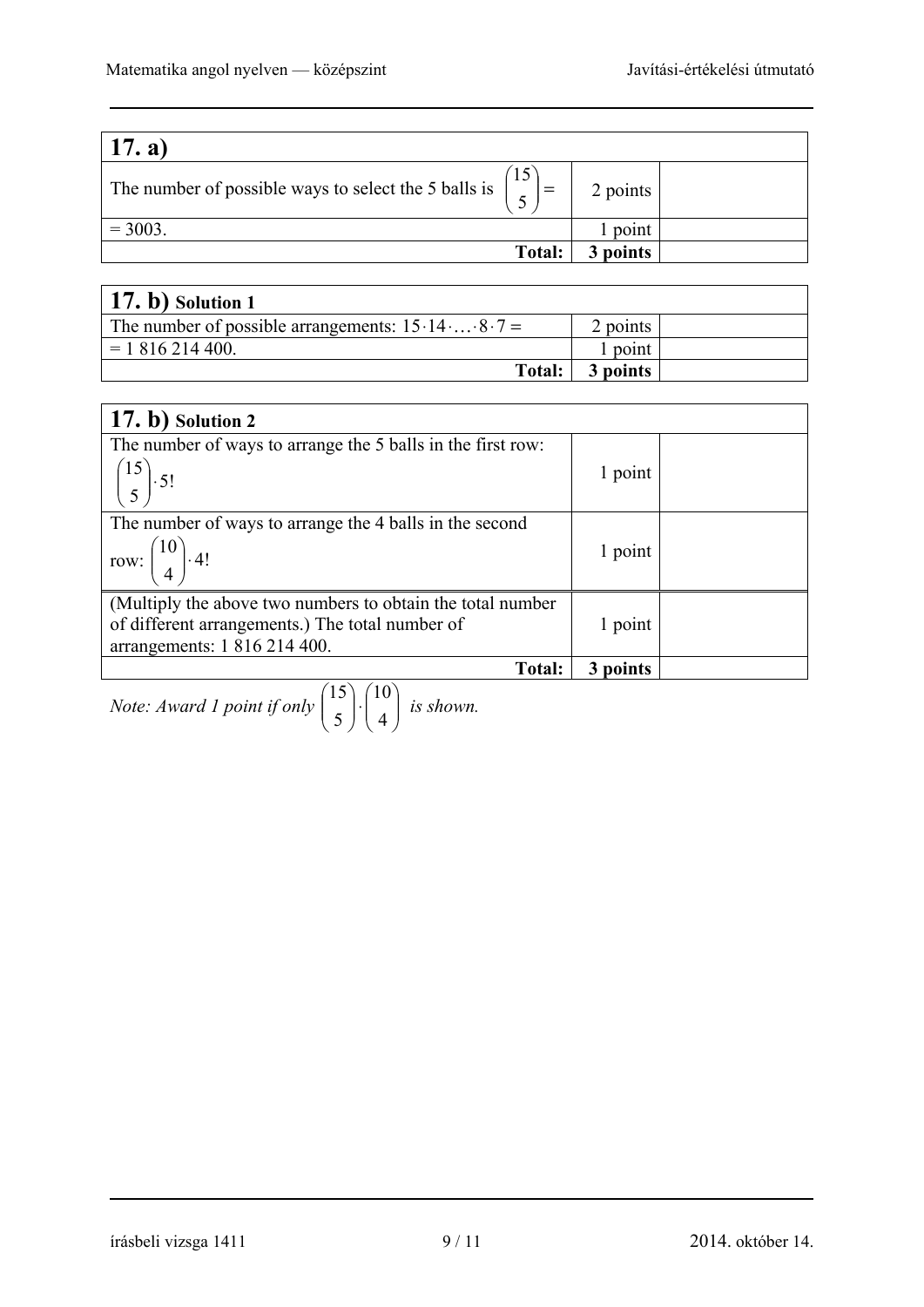| 17. c)                                                                                                                                                                      |           |                                                                                                                             |
|-----------------------------------------------------------------------------------------------------------------------------------------------------------------------------|-----------|-----------------------------------------------------------------------------------------------------------------------------|
| Diagram, cor-<br>$\alpha$<br>rectly showing<br>the $\alpha = 100^{\circ}$ an-<br>gle, the $m = 85$<br>m <sup>1</sup><br>cm height, and<br>the radius of the<br>base circle. | 2 points  | These 2 points are to be<br>awarded if the candidate<br>does not draw a<br>diagram but all the<br>calculations are correct. |
| (Apply trigonometry in the right triangle:) tan $50^{\circ}$ =                                                                                                              | 1 point   | This point is awarded<br>for finding either of the<br>acute angles correctly.                                               |
| $=\frac{r}{r}$ .<br>$\boldsymbol{m}$                                                                                                                                        | 1 point   | This point is awarded<br>for the appropriate use<br>of the trigonometric<br>ratio.                                          |
| The radius of the base circle: $r \approx 101.3$ (cm).                                                                                                                      | 1 point   |                                                                                                                             |
| To answer the question the distance between the<br>furthest points of the play area, i.e. the length e of<br>the diagonals of the rectangle, needs to be found.             | 2 points  | These 2 points are also<br>due if the correct<br>reasoning is reflected<br>by the solution                                  |
| $e^2 = 194^2 + 97^2$                                                                                                                                                        | 1 point   |                                                                                                                             |
| $e \approx 216.9$ (cm)                                                                                                                                                      | 1 point   |                                                                                                                             |
| As $e > 2r$ ,                                                                                                                                                               | 1 point   |                                                                                                                             |
| the lamp does not light up the whole table.                                                                                                                                 | 1 point   |                                                                                                                             |
| <b>Total:</b>                                                                                                                                                               | 11 points |                                                                                                                             |

## **18. a)**

|                                                                       | Total: | points   | if there are more than<br>two wrong answers.                                                               |
|-----------------------------------------------------------------------|--------|----------|------------------------------------------------------------------------------------------------------------|
| ٠<br>There are different possibilities,<br>one of them is shown here: |        | 3 points | Award 2 points in case<br>of one wrong answer,<br><i>l</i> point in case of two<br>wrong answers, 0 points |

| (18. b)                                                       |         |                                                                                                      |
|---------------------------------------------------------------|---------|------------------------------------------------------------------------------------------------------|
| There were as many handshakes as many edges the<br>graph has, |         | This point is also due if<br>$\frac{1}{2}$ point $\frac{1}{2}$ the correct reasoning is<br>solution. |
| a total of 11.                                                | 1 point |                                                                                                      |
| <b>Total:</b>                                                 | points  |                                                                                                      |